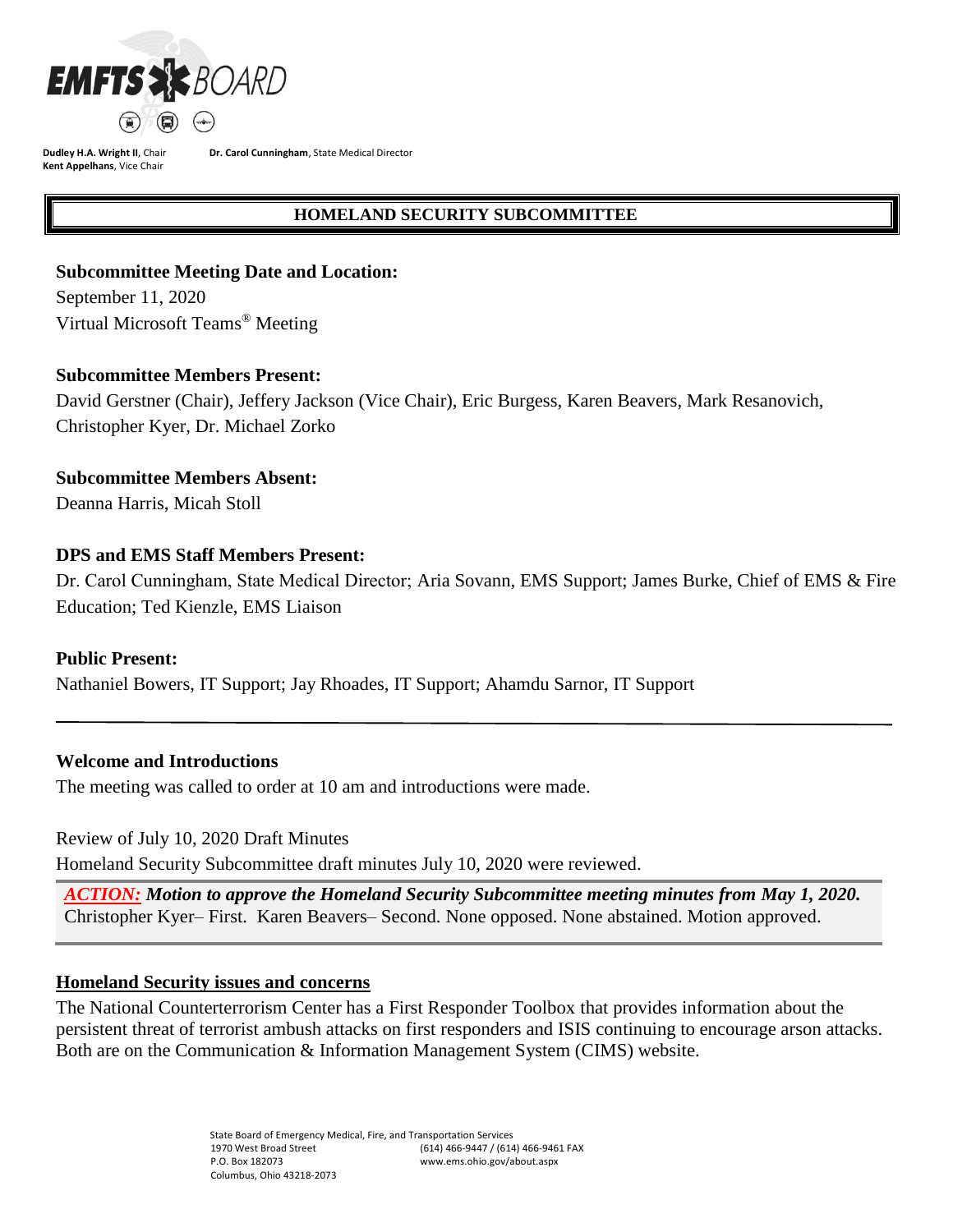

**Dudley H.A. Wright II**, Chair **Kent Appelhans**, Vice Chair

**Dr. Carol Cunningham**, State Medical Director

There is a FBI document on personal protective equipment (PPE) fraud schemes. One of them is about a phishing scam that gave a phone number claiming to be the FBI stating that someone can call to verify if your PPE was coming from a valid supplier.

There have been multiple ramming attacks, including in Iowa and Germany, in the last few months.

Two members of the extremist group Boogaloo Bois were charged in Minnesota with conspiring to aid Hamas, a foreign terrorist organization,. They are members of a subgroup of called Boojahideen, whose stated goal is overthrowing government and replacing police forces.

### **Standing Agenda**

## **Special Pathogens Preparedness/ Pandemic Preparedness & COVID-19 Response Issues**

The PowerPoint draft for EMS training module for influenza vaccination was shared with the committee and reviewed for questions and comments. A motion was made to accept the draft and to present it at the next Board meeting for approval. Once approved, the PowerPoint will be available on the Ohio Public Safety Training Campus.

*ACTION: Motion to accept the PowerPoint draft for EMS training module for influenza vaccination.*  Karen Beavers– First. Eric Burgess– Second. None opposed. None abstained. Motion approved.

### **COVID-19 SitRep**

No updates.

## **Dispatch Issues, EMS Operational Issues, including protocols/LE Operational Issues Personnel, budget, and personnel retention issues**

### **Opportunities for preparedness/ Planning for the future of the Pandemic**

The subcommittee members were polled regarding any activities in their respective local regions. The University of Dayton had a large COVID-19 outbreak. Other county cases are slowing down or staying the same.

A couple of long-term care facilities have refused readmission of COVID-positive patients. One nursing home was trying to send anyone who was COVID- positive to the emergency department to get them out of the nursing home and then would not accept readmission. If there is an incident like this, it needs to be reported to the Ohio Department of Health as they are the agency that is tasked with educating long-term care facilities. The facilities should have an area sequestered within the facility for persons under investigation or COVID-positive patients. EMS needs to report this type of activity to their local health department as should all hospitals and healthcare facilities that are trying to return patients back to their long-term facilities. Every long-term care facility needs to institute the measures necessary to house COVID-positive patients or persons under investigation in a manner that protects the residents and the staff of the facility.